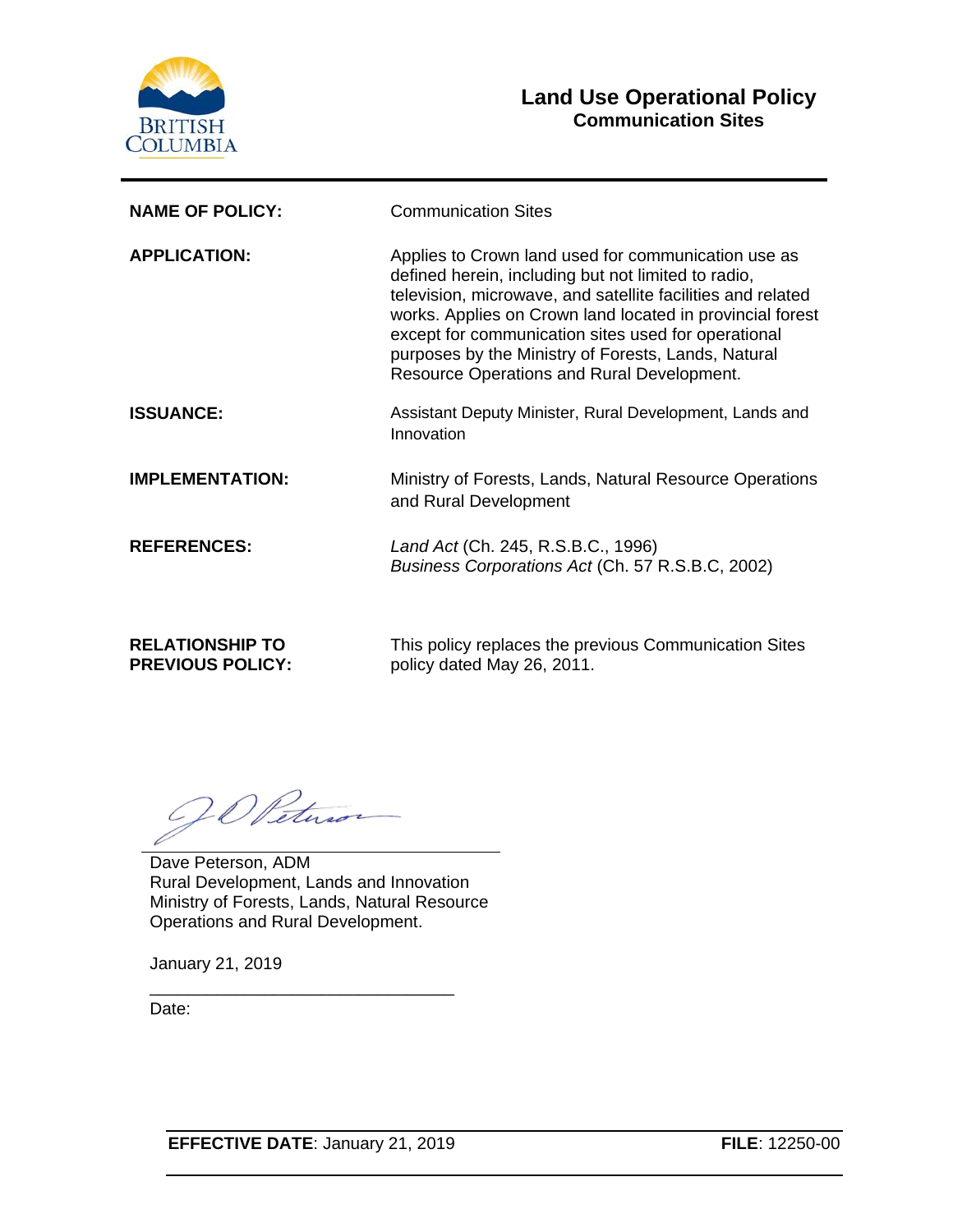| <b>APPROVED AMENDMENTS:</b> |                                   |                     |
|-----------------------------|-----------------------------------|---------------------|
| <b>Effective Date</b>       | <b>Briefing Note</b><br>/Approval | Summary of Changes: |
|                             |                                   |                     |
|                             |                                   |                     |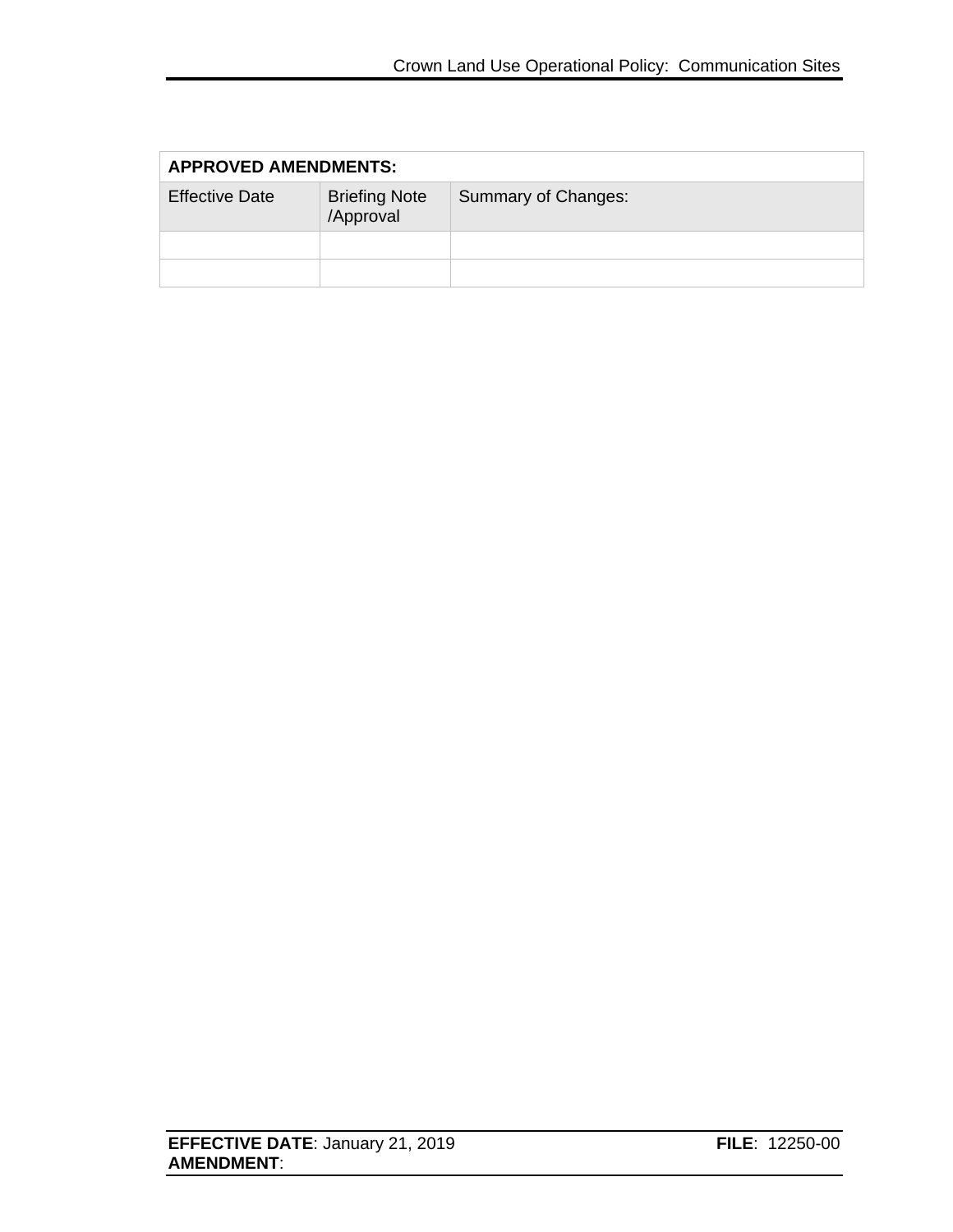### **Table of Contents**

| 1.             |           |                                                                  |  |
|----------------|-----------|------------------------------------------------------------------|--|
| 2.             |           |                                                                  |  |
| 3.             |           |                                                                  |  |
| $\mathbf{4}$ . |           |                                                                  |  |
| 5.             |           |                                                                  |  |
|                | 5.1       |                                                                  |  |
|                | 5.2       |                                                                  |  |
|                | 5.3       |                                                                  |  |
|                | 5.4       |                                                                  |  |
|                | 5.5       |                                                                  |  |
| 6.             |           |                                                                  |  |
| 7.             |           |                                                                  |  |
|                | 7.1       |                                                                  |  |
|                |           | Application Package and Communication Site Inventory  3<br>7.1.1 |  |
|                |           | 7.1.2                                                            |  |
|                |           | Designation of Sites for Communication Purposes 4<br>7.1.3       |  |
|                |           | 7.14                                                             |  |
| 8.             |           |                                                                  |  |
|                | 8.1       |                                                                  |  |
|                | 8.2       |                                                                  |  |
|                |           | 8.2.1                                                            |  |
|                |           | 8.2.2                                                            |  |
|                | 8.3       |                                                                  |  |
|                |           | 8.3.1                                                            |  |
|                |           | 8.3.2                                                            |  |
| 9.             | VARIANCE. |                                                                  |  |
|                |           |                                                                  |  |
|                |           |                                                                  |  |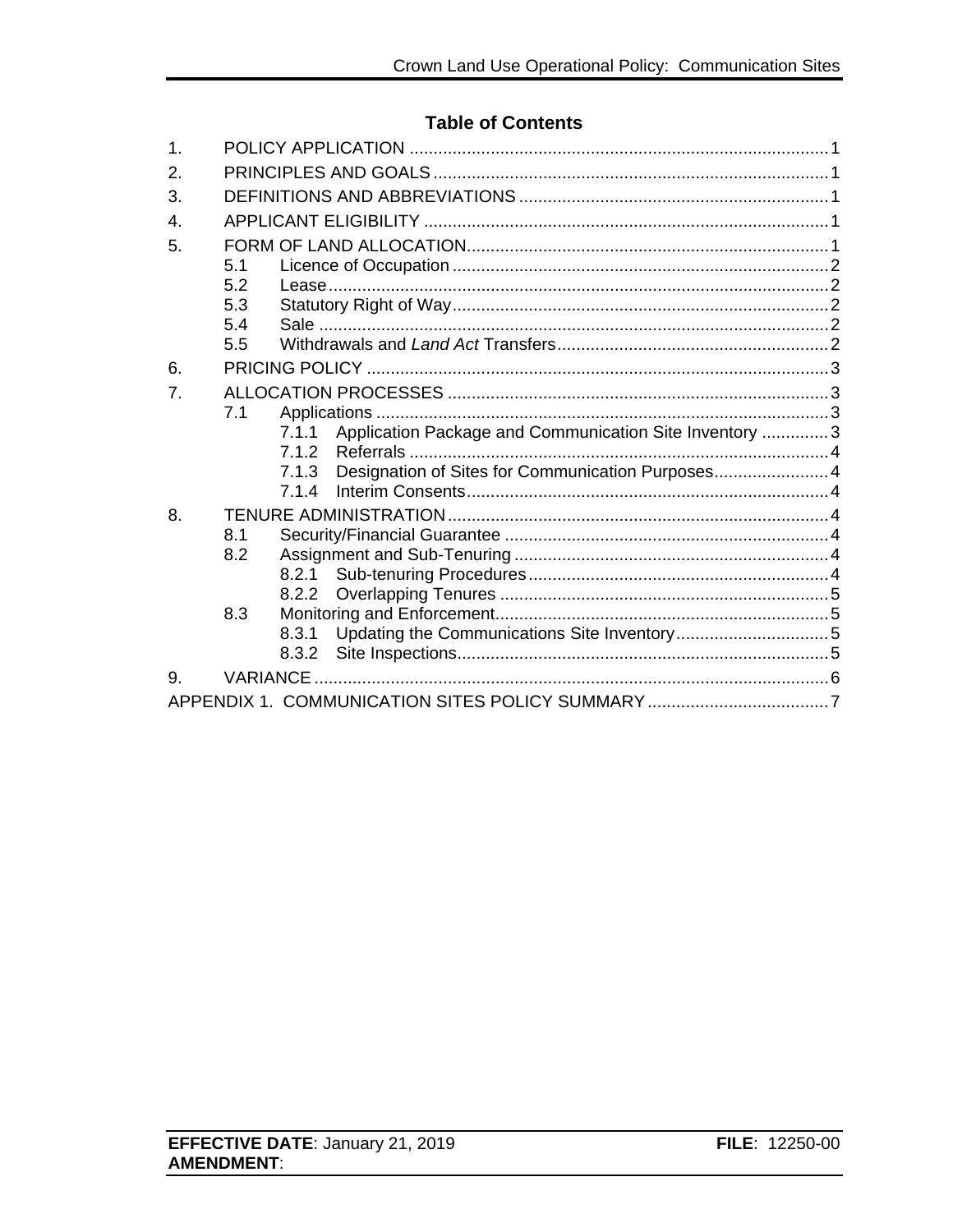## **1. POLICY APPLICATION**

<span id="page-3-0"></span>This policy applies to the disposition of Crown land for communication site purposes including, but not limited to all types of radio, television, microwave, satellite, and cellular transmission and/or receiving stations.

This policy does not apply to communications sites within Provincial Forest that are used solely for forest operational purposes, and therefore authorized under forest legislation.

This policy does not apply to uses ancillary to the communication site, such as roads and utility lines, that are authorized in accordance with other Crown land use policies.

## **2. PRINCIPLES AND GOALS**

<span id="page-3-1"></span>For information on Crown land allocation principles see [Crown Land Allocation Principles.](https://www2.gov.bc.ca/assets/gov/farming-natural-resources-and-industry/natural-resource-use/land-water-use/crown-land/allocation_principles.pdf)

#### **Strategic Principles**

- To encourage efficient administration of Crown land used for communication purposes.
- To ensure diligent use of Crown land.
- To secure a fair return to the Crown for the use of Crown land for communication purposes.
- To minimize the potential negative impacts of communication use on other legitimate users and the natural environment.
- To coordinate Crown land administration with the requirements of other provincial and federal agencies with responsibility for communication licensing and/or administration.

#### **Sharing of Tenured Communication Sites**

Sharing of communication sites is encouraged. A communication site tenure holder may permit a secondary user to occupy a Crown land site pursuant this policy. For the purposes of this policy secondary user means any party, other than the tenure holder, who occupies a Crown land site for communication use purposes including corporate affiliates and third parties.

#### **Site Designation under Section 17 of the** *Land Act*

Mountain tops having strategic value for communication purposes will normally be designated for communication use pursuant to Section 17 of the *Land Act.*

## **3. DEFINITIONS AND ABBREVIATIONS**

<span id="page-3-2"></span>For a glossary of definitions and abbreviations see [Glossary and Abbreviations.](https://www2.gov.bc.ca/assets/gov/farming-natural-resources-and-industry/natural-resource-use/land-water-use/crown-land/glossary_and_abbreviations.pdf)

For definitions of Communication Site User Categories see the [Pricing Policy.](https://www2.gov.bc.ca/assets/gov/farming-natural-resources-and-industry/natural-resource-use/land-water-use/crown-land/pricing.pdf)

### **4. APPLICANT ELIGIBILITY**

<span id="page-3-3"></span>For standard policy information on eligibility see [Eligibility and Restrictions.](http://www2.gov.bc.ca/assets/gov/farming-natural-resources-and-industry/natural-resource-use/land-water-use/crown-land/eligibility.pdf)

Federal and provincial government agencies requiring Crown land for communication site purposes may also apply under this policy.

### **5. FORM OF LAND ALLOCATION**

<span id="page-3-4"></span>For standard policy information on forms of allocation see [Form of Crown Land Allocation.](http://www2.gov.bc.ca/assets/gov/farming-natural-resources-and-industry/natural-resource-use/land-water-use/crown-land/form_of_allocation.pdf)

| <b>EFFECTIVE DATE: January 21, 2019</b> | <b>FILE: 12250-00</b> |
|-----------------------------------------|-----------------------|
| <b>AMENDMENT:</b>                       | <b>PAGE:</b>          |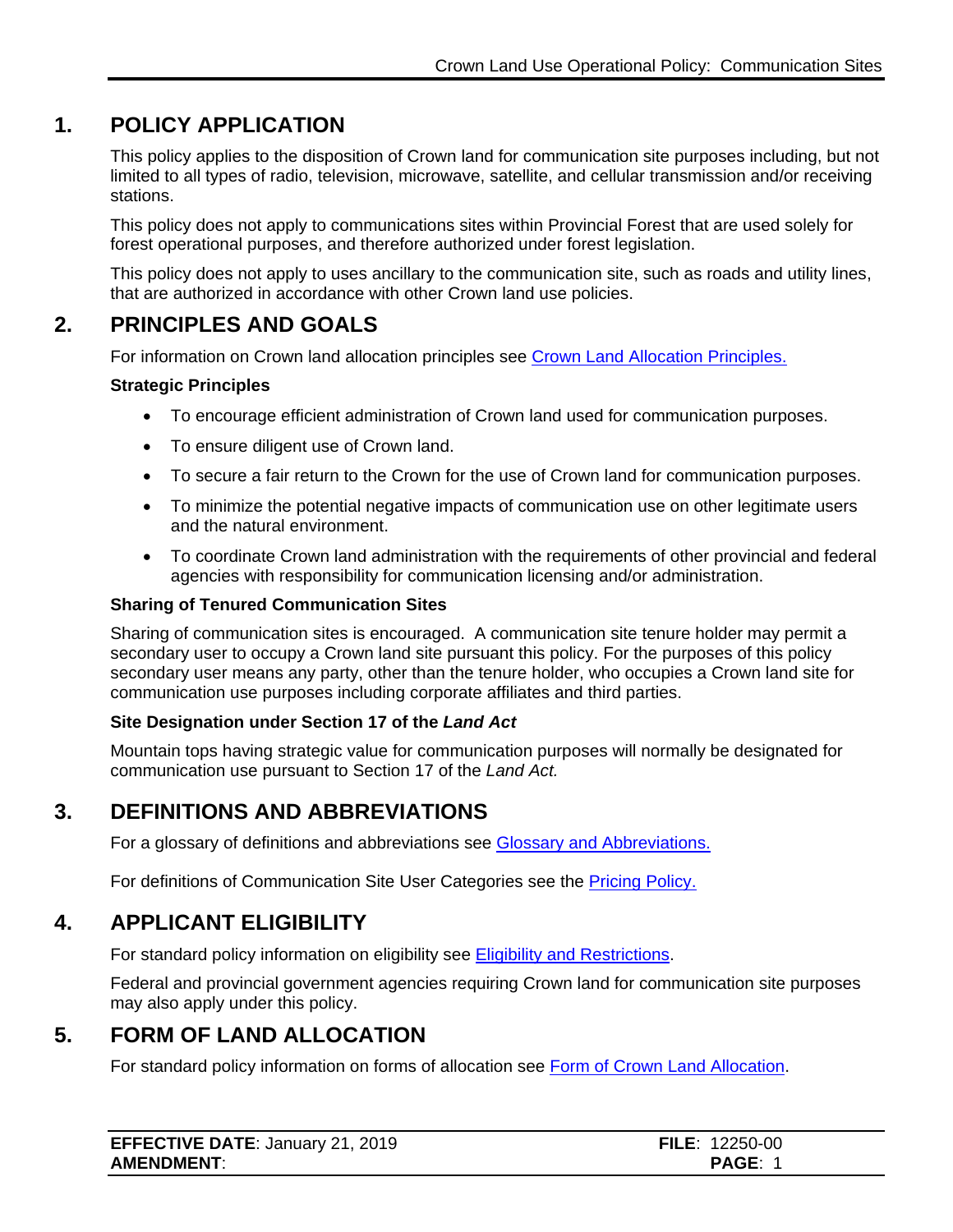Refer to Appendix 1 for a summary of the forms and terms of Crown land allocation available for communication sites.

# <span id="page-4-0"></span>**5.1 Licence of Occupation**

A licence of occupation is the standard form of tenure for communication sites. The maximum term of a licence of occupation is 30 years.

## <span id="page-4-1"></span>**5.2 Lease**

The maximum term for a lease is 30 years.

Non-mountain top sites in populated areas may be disposed of by lease or sold in fee simple, provided they are within a municipality and border on privately owned land. A lease is offered where a site meets the above criteria but does not meet requirements for subdivision under the *Land Title Act.*

# <span id="page-4-2"></span>**5.3 Statutory Right of Way**

A statutory right of way may be offered for mountain top sites at the request of a client where there are (will be) significant improvements on the land and where a document registerable in the Land Title Office is required for financing/security purposes.

At the request of a client, the Authorizing Agency may agree to convert an existing licence to a statutory right of way provided that every party on the mountain top (subtenants of the applicant and all adjacent tenure holders) agrees to the conversion. It is the responsibility of the applicant to provide written evidence of such support to the Authorizing Agency.

The maximum term of a statutory right of way for communication sites is 30 years.

# <span id="page-4-3"></span>**5.4 Sale**

Non-mountain top sites in populated areas may be sold in fee simple, provided they are within a municipality and border on privately owned land.

# <span id="page-4-4"></span>**5.5 Withdrawals and** *Land Act* **Transfers**

**Withdrawals:** A withdrawal from disposition pursuant to Section 16 of the *Land Act* is the standard means to reserve land for provincial and federal government users that require Crown land for communication purposes. The Authorizing Agency must be advised prior to the occupation of a section 16 withdrawal site by another government user. In this policy "government users" means agencies or departments of a provincial or federal government but does not include Crown Corporations or local governments. Non-government users are not allowed to occupy sites authorized by a section 16 withdrawal.

*Land Act* **Transfers:** Where a non-government user is unable to find an alternate site, the Authorizing Agency may, with the consent of the agency holding the withdrawal for communication purposes, agree to the use of the site by a non-government user. In such instances the section 16 withdrawal will be cancelled and a transfer processed pursuant to Section 106 (provincial ministries) or Section 31 (federal ministries) of the *Land Act.* Where this occurs the agency receiving the transfer of administration assumes the responsibilities for management of the site, including the issuance of tenures and collection of rents specified in this policy from secondary users.

Alternatively the agency holding the withdrawal may relinquish the withdrawal and become a subtenant in a site which would be tenured to the non-government user.

| <b>EFFECTIVE DATE: January 21, 2019</b> | <b>FILE: 12250-00</b> |
|-----------------------------------------|-----------------------|
| <b>AMENDMENT:</b>                       | PAGE: 2               |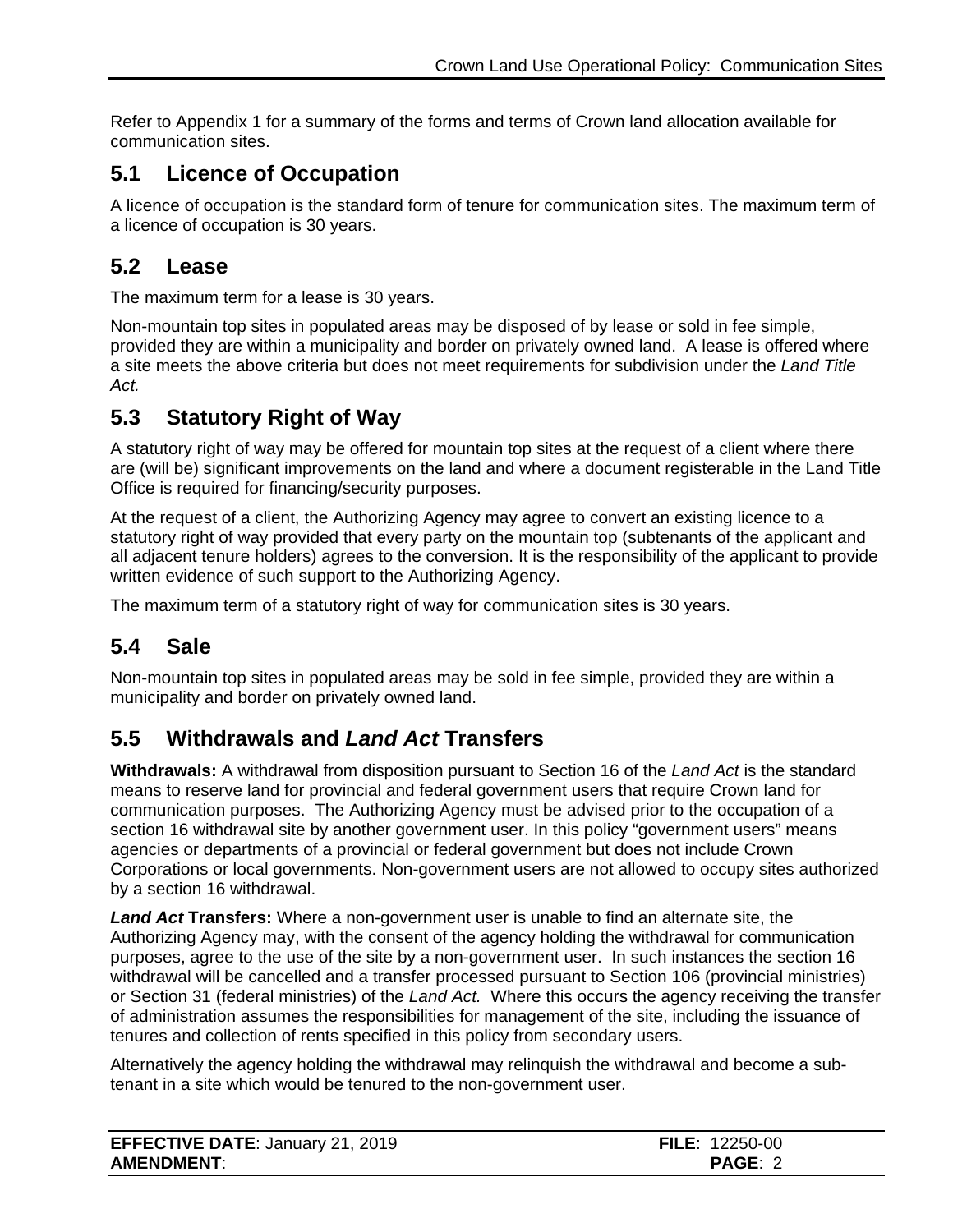The Authorizing Agency must be notified prior to the occupation of a transfer site by a secondary user.

# **6. PRICING POLICY**

<span id="page-5-0"></span>For information on pricing including definitions of Communication Site User Categories see the [Pricing](https://www2.gov.bc.ca/assets/gov/farming-natural-resources-and-industry/natural-resource-use/land-water-use/crown-land/pricing.pdf#page=57)  [Policy.](https://www2.gov.bc.ca/assets/gov/farming-natural-resources-and-industry/natural-resource-use/land-water-use/crown-land/pricing.pdf)

For information on application and service fees see the [Crown Land Fees Procedure.](https://www2.gov.bc.ca/assets/gov/farming-natural-resources-and-industry/natural-resource-use/land-water-use/crown-land/fees.pdf)

# **7. ALLOCATION PROCESSES**

<span id="page-5-1"></span>For detailed standard information on allocation processes see [Allocation Procedures -](https://www2.gov.bc.ca/assets/gov/farming-natural-resources-and-industry/natural-resource-use/land-water-use/crown-land/ap_applications.pdf) Applications.

Additional and special requirements for communication site allocations are:

## <span id="page-5-2"></span>**7.1 Applications**

### <span id="page-5-3"></span>**7.1.1 Application Package and Communication Site Inventory**

#### **Communication Site Inventory**

The communication site inventory is a critical component of the application package as it is the basis for calculating annual rental payments for the site.

Where the Authorizing Agency has been unable to obtain inventory information from a client, staff may use the best available information to establish an appropriate rent for the site under this policy. This may be based on site inspection, Industry Canada Information or file information as appropriate.

The inventory for a communication site will consist of the full names of all users on the site and the purpose of the use (e.g. remote monitoring of equipment, emergency dispatch, cellular telephone service, internet services) for each user. The completed Communication Site Inventory form must be signed and dated by the tenure holder.

A site plan in plan view locating the civil infrastructure (building, towers, guy wires, power lines, roads) on the site will also be required for all new sites. A survey plan or reference sketch prepared by a B.C. Land Surveyor may be required.

Verification material (e.g. radio licences, sub-tenure agreements) to support the information contained in the inventory will not be collected as part of the regular inventory process. However, legal tenure documents reserve the right for the province to audit sites to confirm the inventory and to obtain such information if necessary. In this policy sub-tenure agreement means an agreement between the tenure holder and a secondary user to use and occupy a communications site for purposes specified in the tenure document.

#### **Site Size**

The area of a communication site tenure should reflect the needs of the applicant as well as the principles of efficient and diligent use of Crown land. In high use areas, clients should be encouraged to use self-supporting rather than guyed towers.

#### **Survey Monuments**

A communications site must not interfere with existing trigonometric control stations, Order in Council reserves surrounding them, and survey rays to such stations. The Surveyor General Division of the Land Title and Survey Authority should be contacted if there is a concern in this regard.

| <b>EFFECTIVE DATE: January 21, 2019</b> | <b>FILE:</b> $12250-00$ |
|-----------------------------------------|-------------------------|
| <b>AMENDMENT:</b>                       | <b>PAGE: 3</b>          |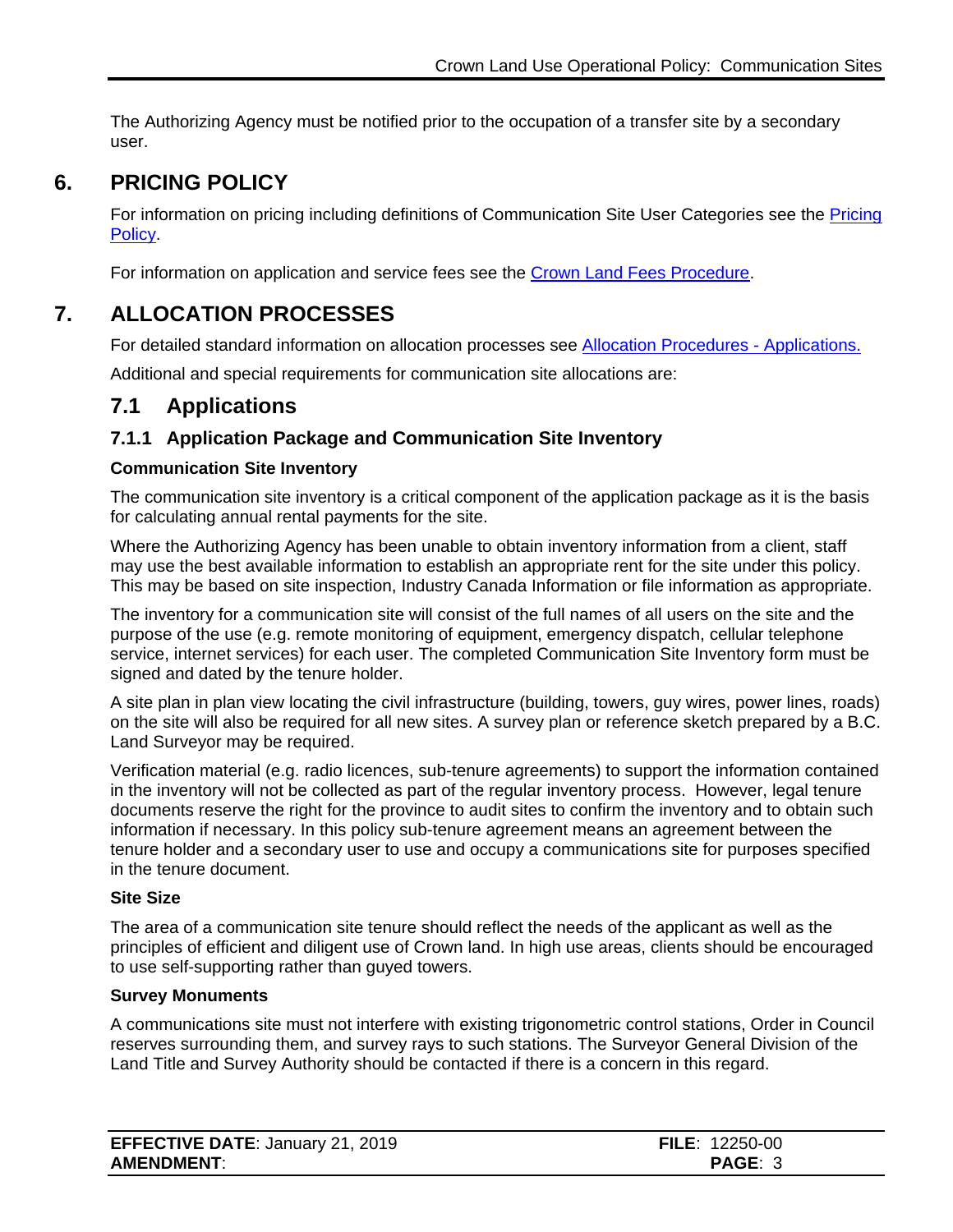### <span id="page-6-0"></span>**7.1.2 Referrals**

A completed communication site questionnaire and site plan should accompany referrals for new sites.

Changes in "communication users" or changes to existing sites that will result in significant alteration of the physical structures on the site may be referred as deemed appropriate by the Authorizing Agency.

### <span id="page-6-1"></span>**7.1.3 Designation of Sites for Communication Purposes**

Mountain tops having strategic value for communication purposes (existing and new communication sites) will normally be designated for communication site use pursuant to S. 16 or S.17 of the *Land Act.* An area of suitable size to accommodate future communication sites should be contained within the area designated under S. 16 or S.17.

Such a designation will enable streamlining of the tenuring process for new sites as well as the consent process for existing sites where changes to civil infrastructure are occurring. All referrals/ consultation will occur at the designation stage (i.e. new applications within the designation area will not require subsequent referral).

### <span id="page-6-2"></span>**7.1.4 Interim Consents**

Where a S. 17 designation is not in place, the Authorizing Agency may consent to the placement of additional civil infrastructure on an existing communication site on an interim basis pending completion of referrals, advertising or other approvals as may be required.

This option should be considered in low risk situations where it is unlikely that the location of additional facilities will result in a negative decision.

The facilities should be of temporary nature (i.e. not fixed to the ground) and the client must understand that if final consent is not granted, the facilities must be removed as soon as is reasonably possible, at the cost of the client.

# **8. TENURE ADMINISTRATION**

<span id="page-6-3"></span>For standard tenure administration information see the [Tenure Administration Procedure.](https://www2.gov.bc.ca/assets/gov/farming-natural-resources-and-industry/natural-resource-use/land-water-use/crown-land/ta_general.pdf)

Additional and special requirements for communications site allocations are:

## <span id="page-6-4"></span>**8.1 Security/Financial Guarantee**

PCB's, fuel tanks and other hazardous material may be present on communication sites. The Authorizing Agency should take into consideration such factors when establishing performance guarantees for these sites. Government policy and procedures regarding disclosure and management of the site (pursuant to the *Waste Management Act* and the *Contaminated Sites Regulation*) apply.

## <span id="page-6-5"></span>**8.2 Assignment and Sub-Tenuring**

#### <span id="page-6-6"></span>**8.2.1 Sub-tenuring Procedures**

A tenure holder who wishes to share a communication site with another user (corporate affiliate or third party) may do so without the Authorizing Agency's consent, provided that the changes proposed do not affect the civil infrastructure on the site. Where the civil infrastructure is not affected, the tenure holder must **notify** the Authorizing Agency of the sub-tenure and any changes in use on the site a minimum of 120 days prior to the next anniversary date of the tenure. Notification shall be in the

| <b>EFFECTIVE DATE: January 21, 2019</b> | <b>FILE: 12250-00</b> |
|-----------------------------------------|-----------------------|
| <b>AMENDMENT:</b>                       | PAGE: 4               |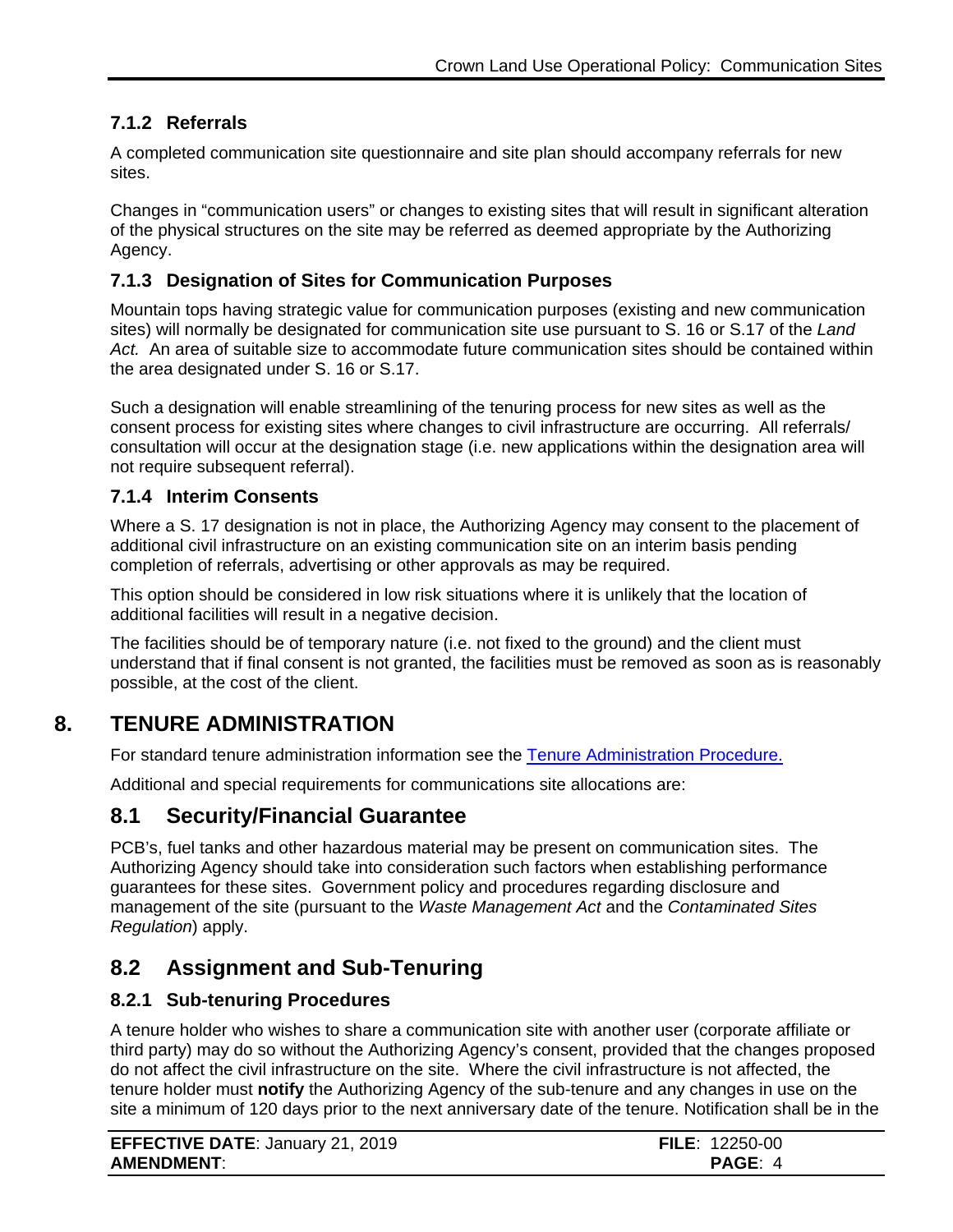form of a signed and dated Communications Site Inventory form (and tower profile if an antenna is added to the site).

If the proposed changes affect the civil infrastructure, **prior consent** of the Authorizing Agency will be required to authorize the changes. In such instances, payment of *Land Act* fees (as per the *[Crown](http://www.bclaws.ca/Recon/document/ID/freeside/177_2003)  Land Fees [Regulation](http://www.bclaws.ca/Recon/document/ID/freeside/177_2003)*) will also be required.

Under the terms of the tenure agreement, the tenure holder is responsible for the site (including subtenant activities, liability and contamination) and for paying rent for the site, including that attributable to subtenant(s) communication uses.

The province reserves the right to obtain site use information (e.g. radio license information, copies of sub-tenure agreements) from a tenure holder where deemed necessary by regional staff to resolve a dispute or clarify the current use of a site.

#### <span id="page-7-0"></span>**8.2.2 Overlapping Tenures**

In special circumstances a tenure may be issued over an existing communication site tenure (e.g. strategic sites; guy-wires crossing into another tenure). For an overlapping tenure to be considered the two users must each have their own facilities, and consent of both parties must be obtained. If sharing of facilities is occurring, then a sub-tenure situation exists and separate tenures are not available.

## <span id="page-7-1"></span>**8.3 Monitoring and Enforcement**

The tenure holder is responsible for keeping the Authorizing Agency apprised of changes in use in accordance with requirements set out in the land tenure document. Where inventory information provided by a tenure holder for the site does not coincide with actual site use, provisions of Section 59 of the *Land Act* may be applied.

#### <span id="page-7-2"></span>**8.3.1 Updating the Communications Site Inventory**

A change in use which affects the civil infrastructure requires the prior consent of the province. The site plan will have to be updated to reflect such changes. *[Crown Land Fees Regulation](http://www.bclaws.ca/Recon/document/ID/freeside/177_2003)* fees will be payable.

A change which does not affect the civil infrastructure (i.e. any change to the use on a site which can be recorded on the inventory form or tower profile only) does not require consent. However provincial staff must be **notified** of such changes 120 days prior to the next anniversary date (billing date) of the tenure.

Notification will be in the form of an up-to-date communication site inventory form (and tower profile if required), signed and dated by the client.

The onus is on the tenure holder to maintain the inventory in up-to-date status. The Authorizing Agency will not request annual confirmations of inventory information.

#### <span id="page-7-3"></span>**8.3.2 Site Inspections**

At the discretion of the Authorizing Agency, inspections of sites may be undertaken to verify inventory information. These audits will normally be conducted by Authorizing Agency staff, and may involve participation of a communications engineer or other advisors familiar with communications equipment and use. Trespass action may be taken where a site inspection does not correlate with inventory information.

| <b>EFFECTIVE DATE: January 21, 2019</b> | <b>FILE:</b> $12250-00$ |
|-----------------------------------------|-------------------------|
| <b>AMENDMENT:</b>                       | <b>PAGE: 5</b>          |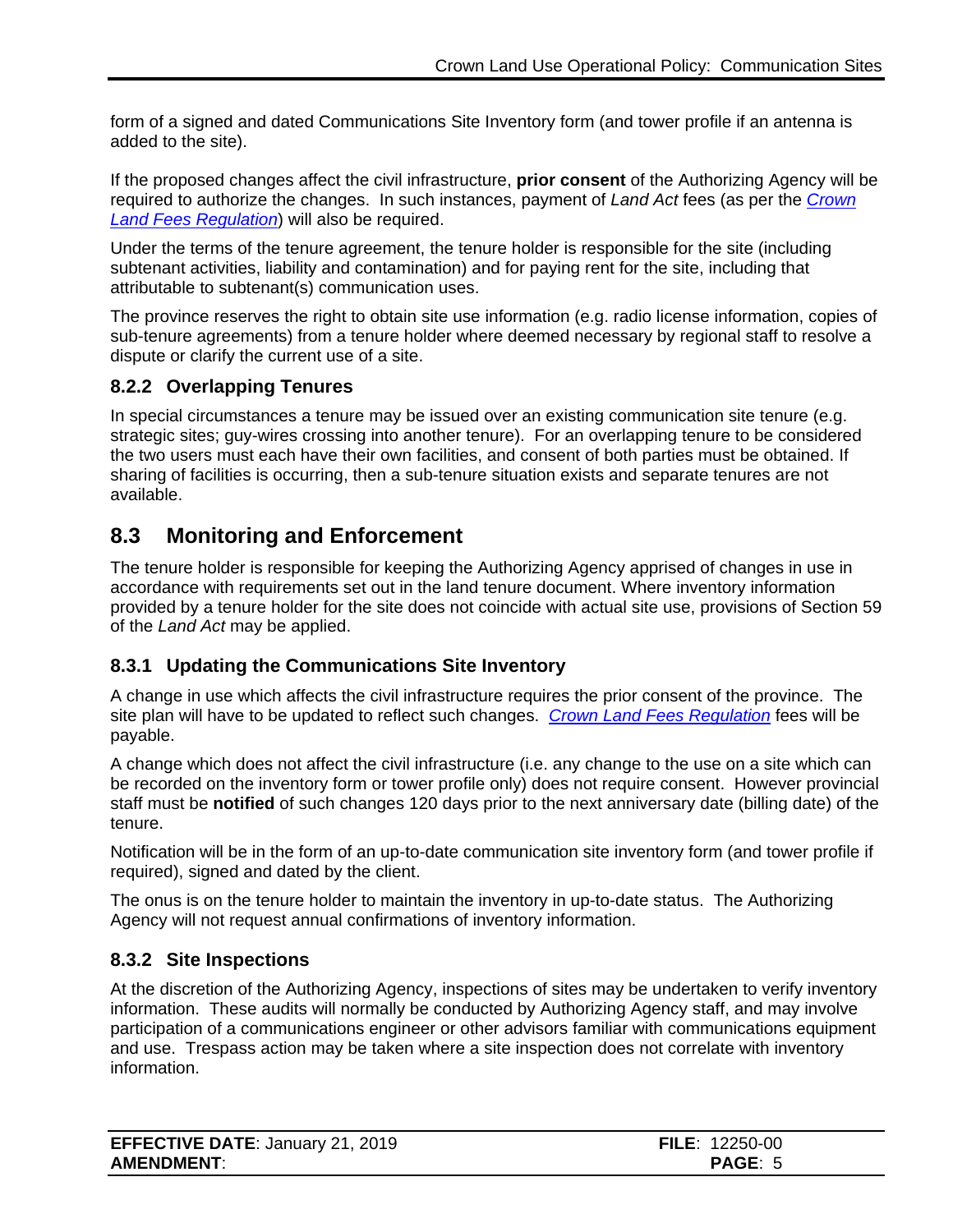The Authorizing Agency may request a tenure holder to provide transportation, at no cost to the province, to enable inspections of remote sites. Such site inspections will be coordinated with routine maintenance trips to the site by the tenure holder.

## **9. VARIANCE**

<span id="page-8-0"></span>Variances to this policy must be completed in accordance with the [Policy Variance Procedure.](http://www2.gov.bc.ca/assets/gov/farming-natural-resources-and-industry/natural-resource-use/land-water-use/crown-land/variance.pdf)

| <b>EFFECTIVE DATE: January 21, 2019</b> | <b>FILE:</b> $12250-00$ |
|-----------------------------------------|-------------------------|
| <b>AMENDMENT:</b>                       | <b>PAGE:</b>            |